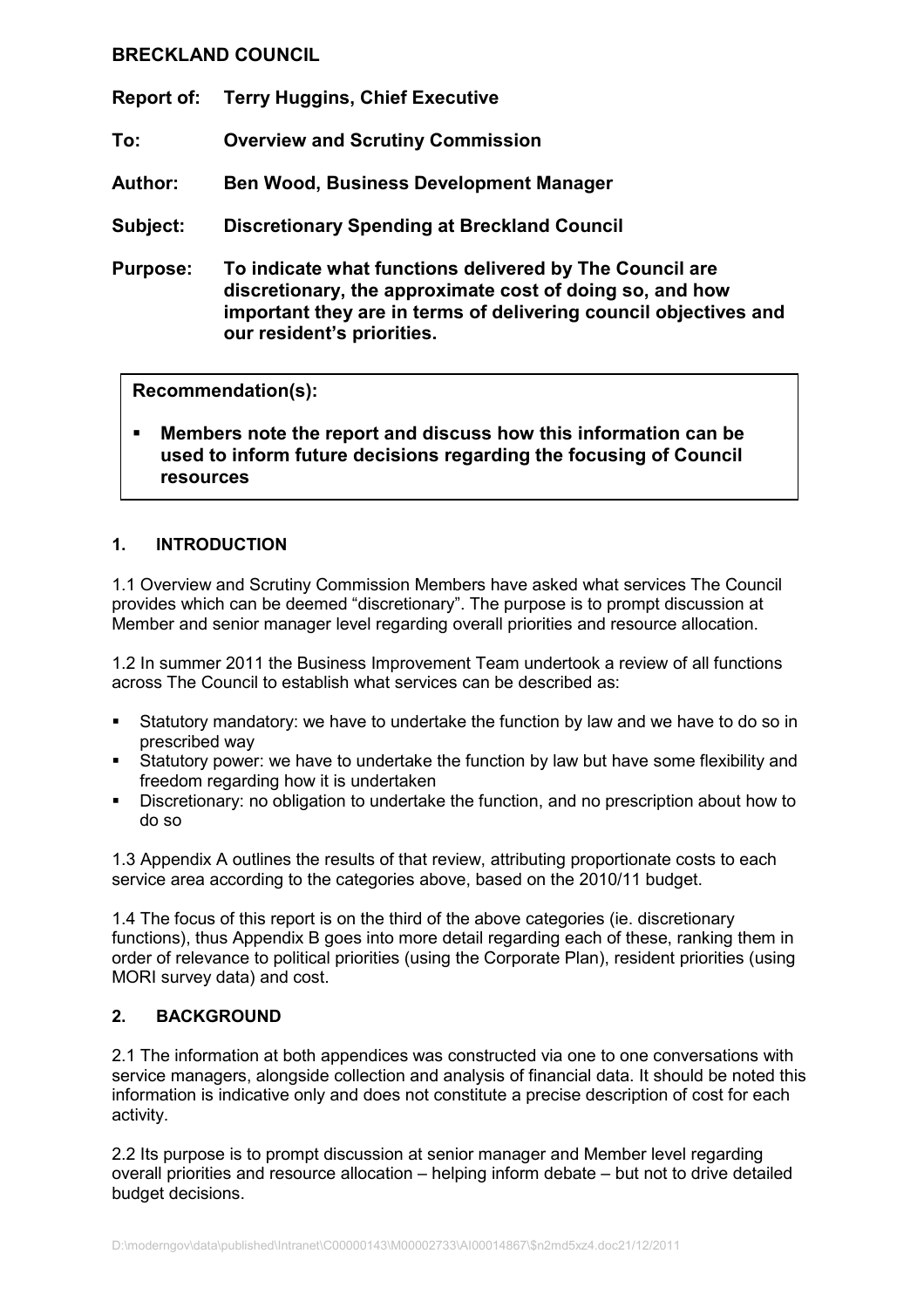2.3 A number of additional points need to be made concerning the data at both appendices:

- It is based on 2010/11 budget information (ie. pre shared management arrangements) and therefore may be out of date and equally exclude some more recent additional discretionary functions (including Business Development)
- The categories listed under section (1) were arrived at via discussion with service managers in early 2011. Given the complexity of legislation around some key areas the interpretation can be subjective – no legal advice was commissioned in producing this work
- In some cases the distinction between statutory and discretionary can be misleading. and doesn't accommodate the legal risks of not undertaking a discretionary function which may help directly or indirectly deliver a statutory function
- Appendix B uses three elements to help determine an overall weighting for each discretionary function:
	- $\circ$  Political priority (based on The Council's Corporate Plan) each of the functions is scored against how well it meets the priority areas in the recently agreed Corporate Plan
	- $\circ$  Resident priority (based upon the last MORI survey in July 2010) each of the functions is scored against how well it meets the issues local people have highlighted as important to them.
	- o Cost (based upon the number of full time equivalents working on that particular function) – this is only a proxy for cost as it doesn't include additional spending beyond salaries. It also doesn't distinguish between salary scales. Equally where a small number of individuals may be undertaking a range of functions within a service it is difficult to precisely identify the proportion of their time specifically spent on discretionary activity. Please note also for the purposes of statistical analysis, 'cost' on Appendix B is inverted – ie. a lower cost is presented as a greater value on the graph.
- In summery, the information is indicative only and should not be considered a sophisticated tool to make decisions.

## 3. Analysis

3.1 The discretionary activities are ranked in Appendix B to give an overall score. The information at Appendix B is also presented in the table below.

3.2 A greater weighting indicates that particular discretionary service has higher relevance for political and resident priorities, and lower cost. The top three areas that fall into this category are animal dog fouling, provision of training courses for health and safety and empty homes prevention. Conversely a lower weighting indicates low relevance for political and resident priorities at higher cost. The top three areas that fall into this category are graphic design, performance management and ICT hardware and software support.

| <b>Discretionary Function</b>                         | <b>Relative importance</b><br>(Weighting) |
|-------------------------------------------------------|-------------------------------------------|
| ICT Hardware and Software Support (disc applications) | 6%                                        |
| Performance Management                                | 14%                                       |
| <b>Graphic Design</b>                                 | 15%                                       |
| ICT Project management and support (disc projects)    | 15%                                       |
| <b>Print Room</b>                                     | 18%                                       |
| <b>Risk Management</b>                                | 18%                                       |
| <b>ICT Web Application Management</b>                 | 19%                                       |
| <b>Staff Training</b>                                 | 21%                                       |
| Central stationary and flex (central admin)           | 22%                                       |
| Rewards and Recognition Evaluation and Award          | 24%                                       |
| Admin support to elected members                      | 25%                                       |
| <b>Environmental Awareness</b>                        | 26%                                       |
| <b>Media Enquiries</b>                                | 26%                                       |
| Radon / air quailty advice                            | 26%                                       |

D:\moderngov\data\published\Intranet\C00000143\M00002733\AI00014867\\$n2md5xz4.doc21/12/2011